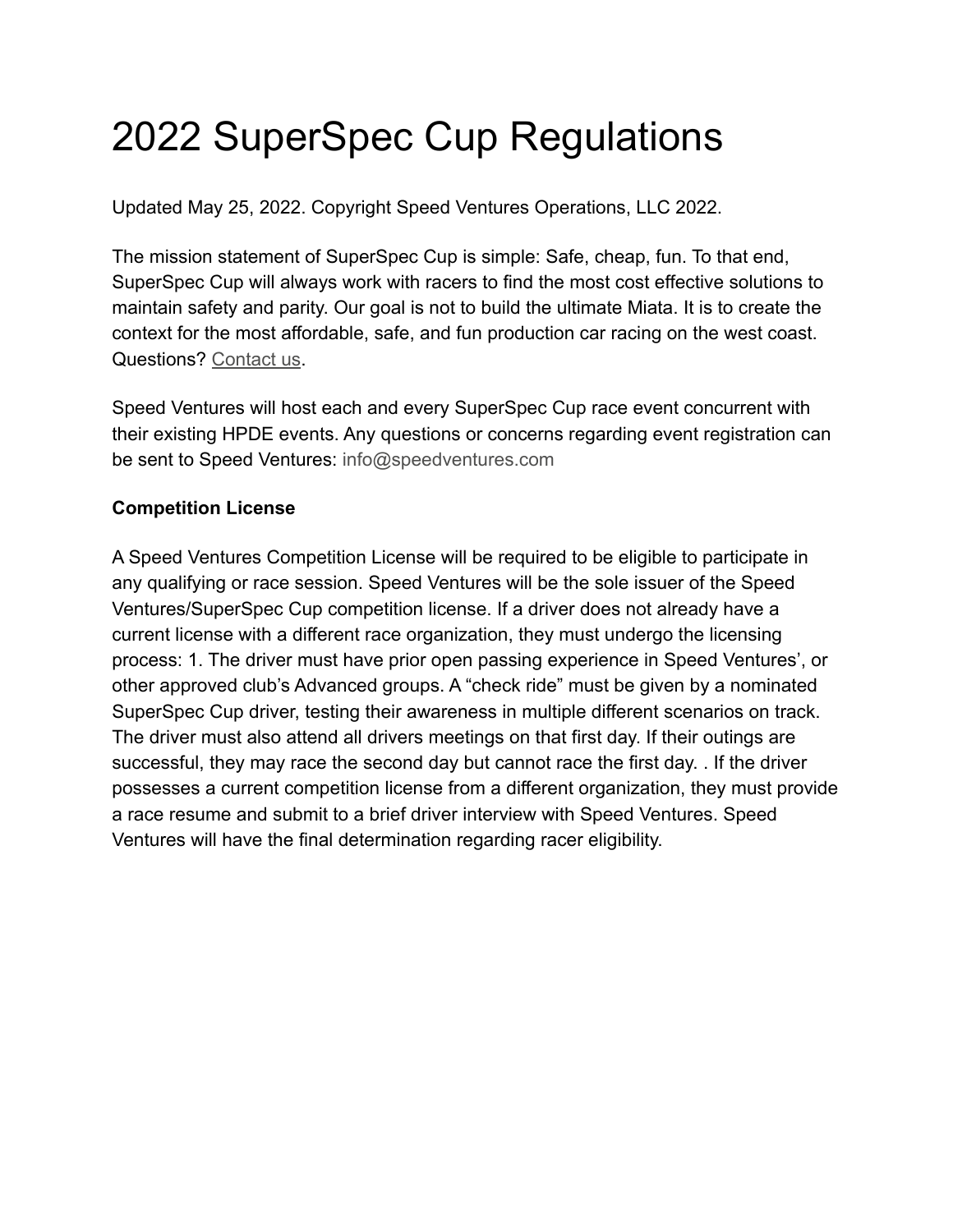# **SuperSpec Cup Prep Guidelines**

If you don't see it listed here, it's not legal. Feel free to contact Speed Ventures for clarification.

# **1. Safety**

## **Vehicle**

Minimum weight 2300 lbs. with driver in impound.

Minimum safety requirements will be no less than industry standard for wheel to wheel amateur club racing in North America. This includes, but is not limited to:

- 1. 6 point cage of 1.5" x .095" wall thickness DOM tubing
- 2. Current SFI and/or FIA rated 5 or 6 pt harnesses (4pts not allowed)
- 3. One piece with current SFI or FIA approved halo seat with no fewer than 4 fixed mounting points. Aluminum shell or expired FIA seats must have fixed back brace. Aluminum seats must also have halo attached to cage structure.
- 4. On board fire suppression system with two clearly marked releases. One release must be in center dash area in reach of driver. External release must be within 150mm of A or B pillar, left or right side of car. External pull can be inside our outside of cockpit provided it is easily seen and reached by someone standing next to car by reaching no further than their forearm. Min 2.5L capacity A/B/C type. Must be Ethanol rated if car runs on E85. Must have at least two nozzles, one in engine bay pointed at dipstick, one pointed at driver's torso. Additional nozzles aimed at fuel rail and fuel tank filler hose recommended. Automatic thermo couple triggered systems allowed but must retain a manual pull also.
- 5. Hand held fire bottle of at least 2.5lbs A/B/C type or Element model must also be present. Must be Ethanol rated if car runs on E85
- 6. SFI center net mounted to cage structure on all ends. Net is intended to prevent shoulder from moving out of seat during side impact. Net should cover area from driver's ear to upper arm at minimum.
- 7. SFI window net mounted to cage structure on both ends
- 8. Car must have master kill switch that turns engine off when activated, regardless of OEM ignition key position. Switch must be clearly labeled. Switch must be in center dash area, within reach of driver while belted.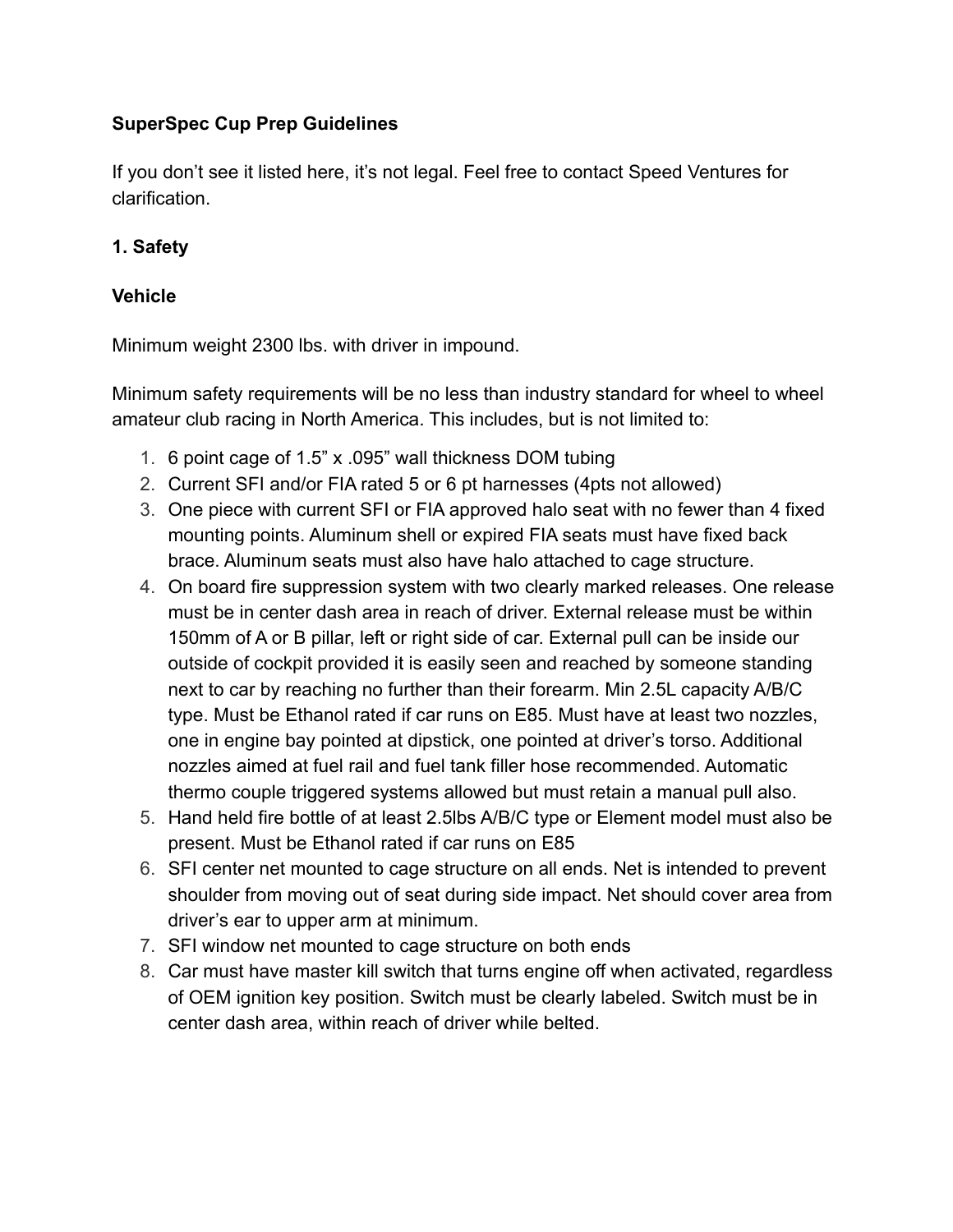9. Car must have externally accessible master kill switch with the same functionality as center dash master switch. External switch must be within 150mm of driver side A pillar, inside or outside of car.

# **Driver**

- 1. SuperSpec Cup drivers are required to implement all safety gear at all times when on track. This means during a race, practice, qualifying, HPDE, test session and/or with other organizations. Visor down or eye protection, full suit, socks, gloves, nets in place, fire system charged and unlocked. Drivers may be fined if observed failing to implement required safety measures at non-SuperSpec Cup events.
- 2. SFI 2A/5 or higher rated or FIA 8856-2000 (or newer) one piece driving suit
- 3. SFI 3.2A/1 & 3.2A/3 suits must be worn with SFI 3.3 or FIA 8856-2000 rated upper and lower underwear
- 4. SA2010 or newer or FIA 8859-2015, 8860-2010, 8858-2010 full face helmet with functioning visor. M (motorcycle) or non SA (kart) rated helmets not allowed
- 5. SFI or FIA 8856-2000 rated fire retardant socks, no more than 5 years old
- 6. SFI or FIA 8856-2000 rated fire retardant driving gloves, no more than 5 years old
- 7. SFI or FIA 8856-2000 rated fire retardant shoes, no more than 5 years old
- 8. SFI or FIA 8856-2000 rated head and neck restraint, no more than 5 years old

# **2. Car**

# **Engine**

The intent of the engine rules and Power Cap are to allow 100% OEM, unmodified BP05/BP4W/BP6D long blocks to remain competitive in SuperSpec Cup races. The max WHP (power), max WTQ (Torque), and Power Area values are all easily achieved with the aforementioned OEM long blocks. Aftermarket and modified internal engine parts are allowed only to improve reliability and cross-compatibility with other racing classes. All non-OEM engines must be detuned to meet SPM power output restrictions and dyno graphs submitted in order to be eligible for championship points. Any competitor utilizing aftermarket or modified engine internals may be disqualified or excluded from racing if their car is found to be outside of SPM power restrictions.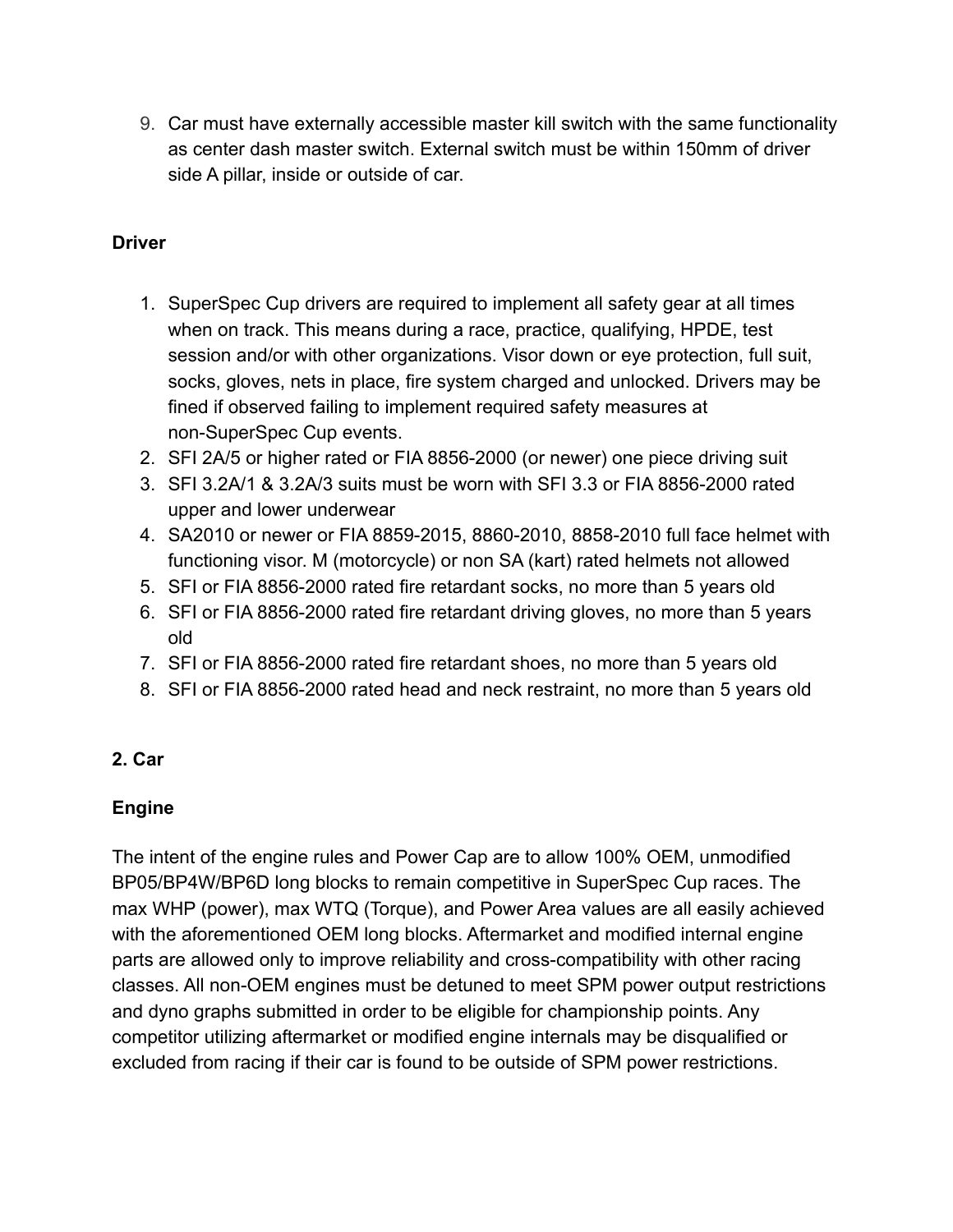Competitors are encouraged to submit dyno reports. SuperSpec Cup officials may dyno your car at any event and disqualify results obtained with a non-compliant car.

- 1. All cars must comply with Power Cap and Power Area regardless of weight or power.
- 2. Update/backdate, mix and match of any years 90-05 USDM Miata engine components allowed. Intake manifold may be ported and emissions equipment modified deleted. Non USDM "square top" intake manifold allowed.
- 3. Power Cap: Maximum allowable power measured at the wheels on a Dynojet 248 or 288 with onboard weather station active, spec tire inflated to no less than 30psi, 4th gear: 140 horsepower, 130 torque SAE corrected, smoothing set to 5.
- 4. Power Area: WHP limited to a maximum "power area" as follows: Add WHP at 5000, 5500, 6000, 6500, and 7000rpm. Total value must not exceed 665.
- 5. Maximum rev limiter setting: 7000rpm.
- 6. Long block can be 100% OEM Miata from any country. Suggested modifications for increased reliability (not mandatory): forged rods of stock dimension, between 520g ~ 545g each; stiffer valve springs for over rev protection; ACL Race engine bearings or equivalent.
- 7. ECU is free.
- 8. Intake piping, filter, and location are free. OEM MAF/AFM may be modified or removed.
- 9. Entire exhaust system is free but must exit behind rear axle centerline.
- 10.Oil cooler may be added and is recommended.
- 11. Engine mounts free but engine must remain in stock location.
- 12.Cooling system free. Radiator must retain OEM location and approximate size.
- 13.Any single throttle body allowed provided it is no larger than 64mm. OEM throttle plate and shaft may be modified to improve strength.
- 14.Allowed fuel: up to 100 octane unleaded gas, E85. Leaded gas, methanol not allowed.
- 15.Non OEM internal engine coatings not allowed. Headers and exhaust may be coated with thermal insulation coating, wrap, or paint.
- 16.Ignition system free.
- 17.Wiring harness may be lightened and/or simplified.
- 18.Emissions equipment, miscellaneous brackets, and equipment in engine bay may be removed to lighten car provided minimum weight and power cap are observed.
- 19.Launch control and traction control not allowed.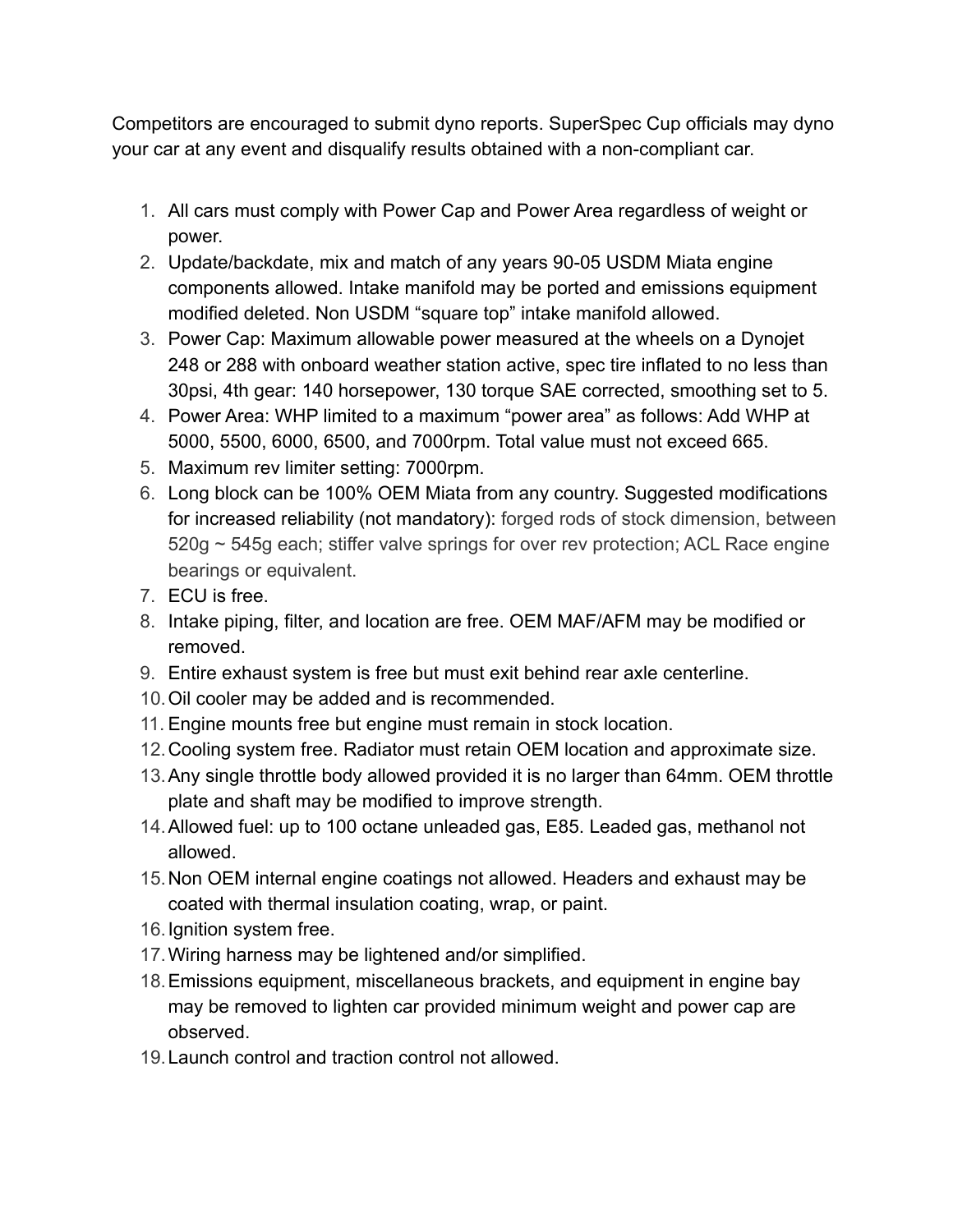20.Engine coolant must be water. No more than 6oz combined of antifreeze or water wetter solution may be used.

# **Suspension & Drivetrain**

- 1. Update/backdate, mix and match of any years 90-05 USDM Miata suspension components, subframes, braces allowed provided the part(s) bolt directly on without modification.
- 2. Coilovers with a maximum of one damping adjustment allowed.
- 3. Spring rates free.
- 4. Spec tire is 225/45/15 Hankook Ventus RS4.
- 5. Tire shaving is not allowed.
- 6. Wheels are free but must be one piece pressure cast aluminum. Wheels must display VIA certification stamp. No forged or multi piece wheels.
- 7. No spoke portion of the wheel may protrude beyond the bead face. The circumferential flange at the outer diameter of the wheel may protrude no more than 3mm. This is measured by holding the wheel vertically, placing a straight edge across the face of the wheel, resting on vertical bead flange. Wheels must be compliant to this rule by January 1, 2020.
- 8. Diff mounts free.
- 9. Any one piece sway bars allowed.
- 10.End links free provided they attach in OEM locations
- 11. Any bushings allowed other than spherical bearings.
- 12.Eccentric offset control arm bushings for camber correction allowed.
- 13.Brakes may be updated/backdated in any combination of 90-05 components. Pads free. Brake ducts free. Adjustable proportioning valves may be used.
- 14.Final drive ratio can be 3.9, 4.1, 4.3.
- 15.Unmodified OEM Torsen or Tochigi-Fuji differential allowed. No aftermarket diffs allowed.
- 16.Clutch disc must be no less than 200mm outside diameter (same size as OEM 1.6). Single disc only.
- 17.Pressure plate must be cast steel. Clutch cover must be stamped steel. No aluminum pressure plate or cover. Flywheel free.
- 18.OEM 5-speed transmission only. 6-speed or non-OEM trans not allowed.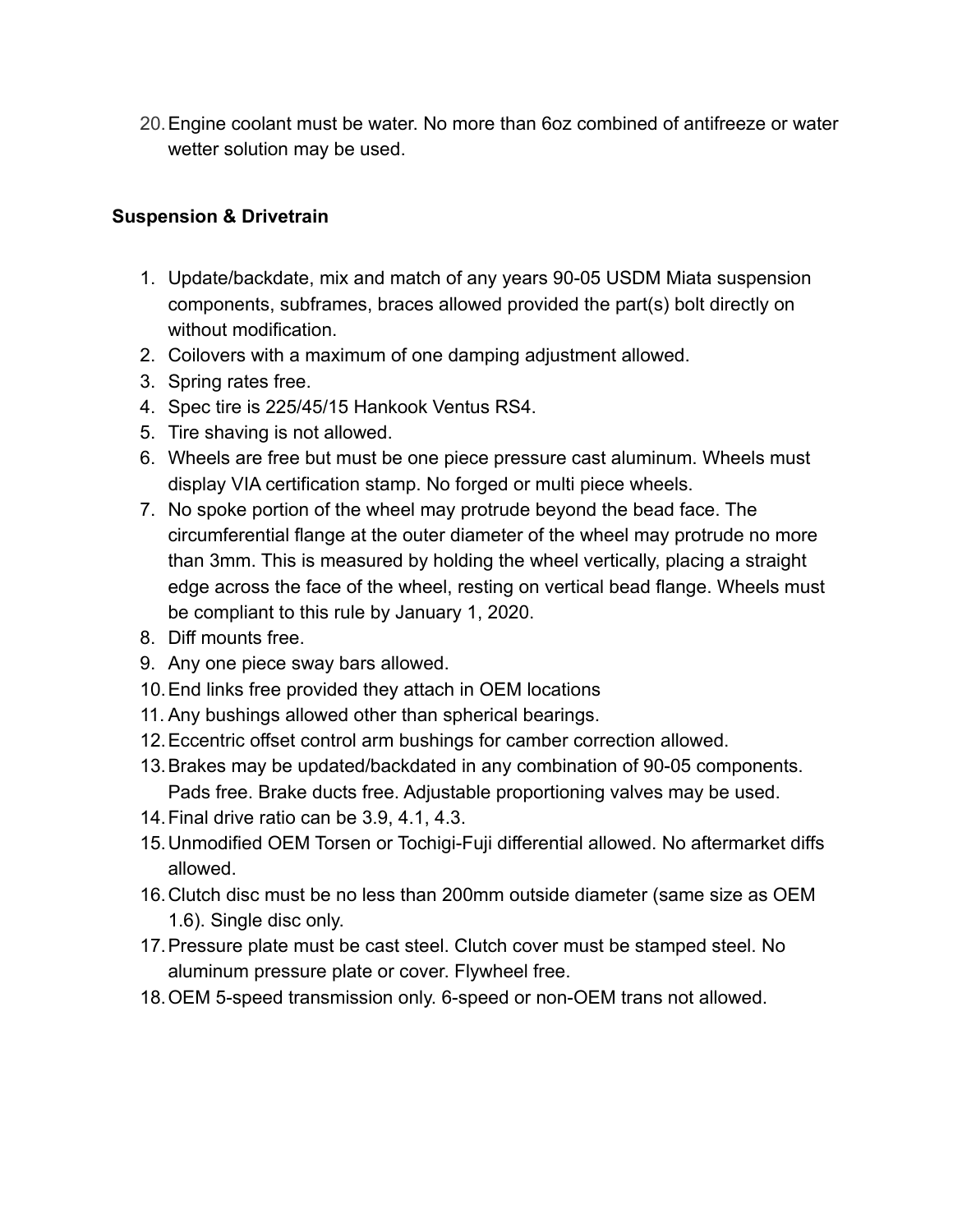## **Body & Aero**

- 1. Vertical front air dam allowed. Air dam must originate no higher than forward most point of OEM bumper skin. Air dam may extend to left and right ends of bumper skin but not beyond. Air dam can deviate no more than 5° from ground plane when car is parked w/o driver and any fuel level. No splitters, aftermarket curved air dams, front spoilers, canards or other front downforce producing modifications allowed.
- 2. Under tray may extend from front axle centerline to air dam. Undertray must be flat, have no more than 2° angle and have no curvature.
- 3. Trunk mounted ducktail spoiler of no more than 13″ in length may be mounted at any angle. Ducktail must be 2D only, no significant curvature, and have no fences or gurneys. Ducktail must not extend beyond rear quarter panels and must be mounted within 4″ of trailing edge of lid. Ducktail must be of translucent polycarbonate. Acrylic or glass not allowed. Tinted OK but must be able to count fingers on hand when viewed through the material.
- 4. Windshield may be substituted for .187" or thicker polycarbonate. OEM or equivalent safety glass OK.
- 5. Any hardtop material and window thickness allowed. Must retain OEM shape. Hard top must be mounted flush on rear deck. No gap greater than 3mm must be measurable or observable on rear deck.
- 6. Lightweight body panels allowed: hood, trunk, hard top, front fenders only. Must retain OEM dimensions.
- 7. Vents may be added to hood provided no portion of vent protrude beyond 10mm of OEM hood surface
- 8. Hoods and trunk lids may be pinned. Aero catches allowed.
- 9. Radiator ducting may be added/modified to improve cooling provided it creates no additional downforce.
- 10.Interior, doors, trunk may be gutted of all bolt on panels and components provided safety guidelines and minimum weight are observed.
- 11. Rear window may not be vented or removed.
- 12.Hard top must not be mounted in such fashion as to allow air gaps at any mating surface while on track. Venting hard tops in this way may result in a DQ from that race or qualifying session.
- 13.Cars are required to be in presentable "50/50" condition. While show quality paint is not desired, major blemishes, mismatched panels, dents, and damaged graphics should not be readily apparent once the car is in motion. Drivers will be given warnings and have the span until the next event to correct cosmetics.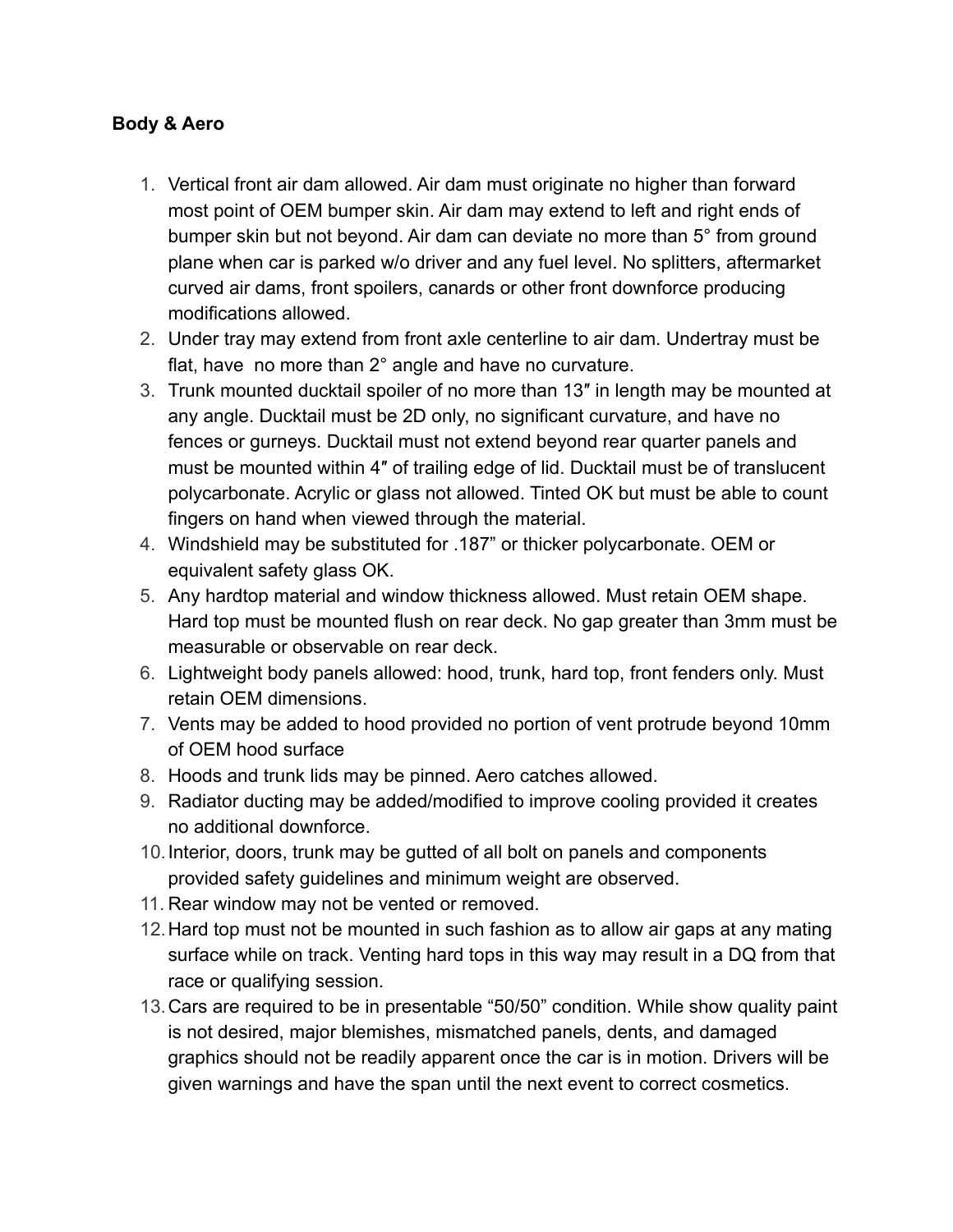Failure to keep the car a satisfactory appearance may result in not being allowed to compete.

- 14.Front bumper skin may be cut, removed, or modified below upper edge of air dam. This modification results in minimal weight loss as additional ducting and support structure must be added. It is intended to facilitate better radiator and oil cooler air flow to improve cooling.
- 15.Ballast weight must be secured as follows: At least one 5/16″ grade 8 nut/bolt with 2.0″ diameter washer/backing plate of .090 thickness for each 15lb of weight.
- 16.Vehicles are required to have front and rear tow points. Tow points cannot extend dangerously from the car and must not extend beyond the bodywork. They also must be readily accessible and accommodate large hooks.

# **3. Driver Conduct**

The primary responsibility of every driver while driving their SuperSpec Cup car on track in practice, race, or non SuperSpec Cup events, is to avoid contact. This responsibility and obligation overrides all other track position "rights" and etiquette. Just because you reached a corner first and have "established position" does NOT allow you to hold your line if you know it could result in avoidable contact. Failure to take corrective action to avoid contact will result in a penalty on your record as well as the other driver(s) "Involved".

General Infractions are safety and/or sportsmanship violations including but not limited to: disregarding flags, unsafe driving, disregard for track protocols, and disobeying or disrespecting marshals, safety crew, and other drivers.

Penalties for general infractions will be determined by Speed Ventures marshals and may include, but are not limited to: fines, loss of season points, disqualification for up to one year.

# **4. Onboard Video**

Onboard video for the entire race is a requirement of all race drivers. Video taken during race must be submitted to marshals upon request. The requirement to submit race video applies to all drivers whether or not they were involved in an incident. Any driver who fails to provide on board video at the request of race marshals will penalized according to the Penalty Schedule.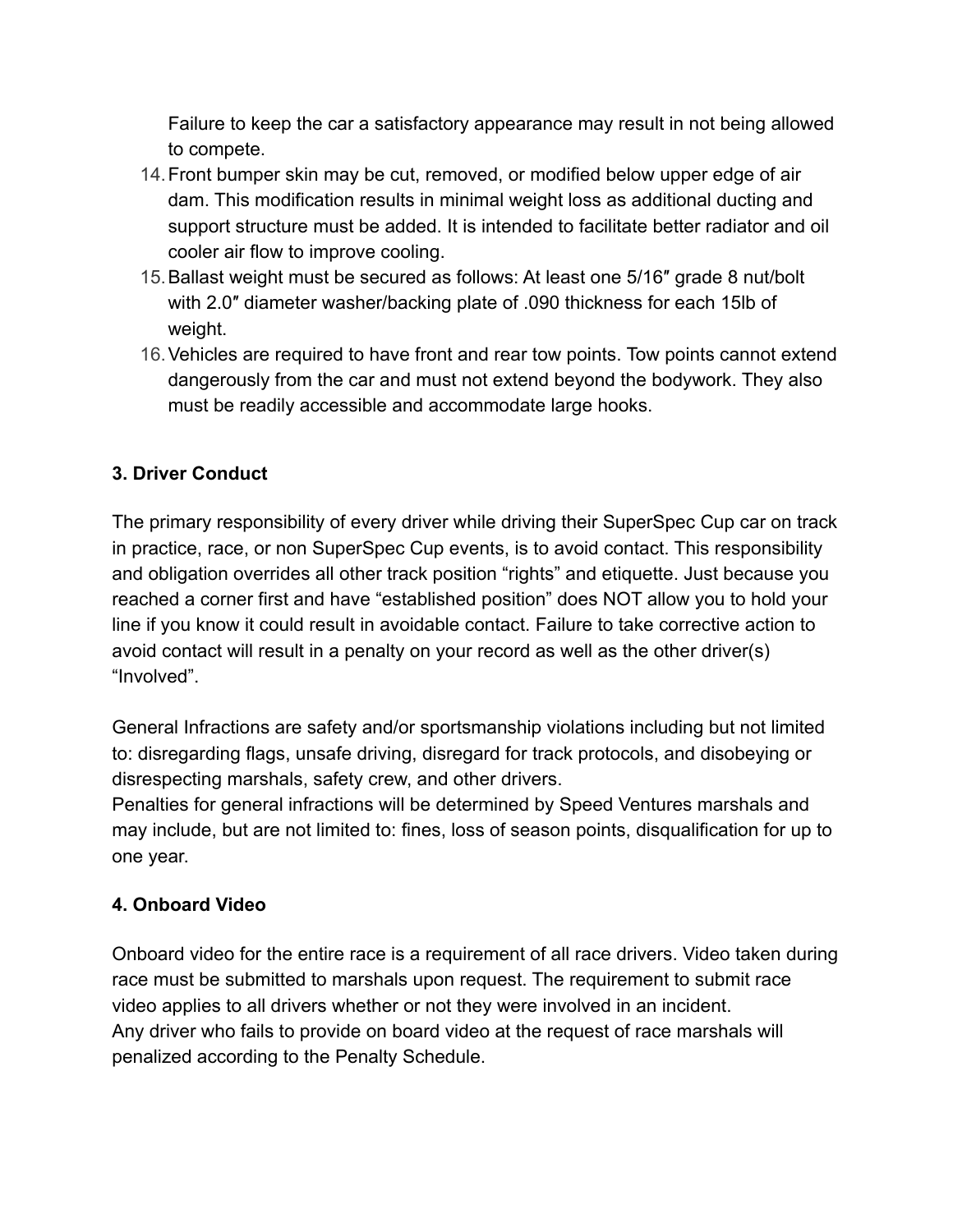# **5. Passing**

The first rule of passing in SuperSpec Cup is that it is always the responsibility of the overtaking driver to complete a pass safely and without contact. This will never be superseded by any other rule.

The overtaking driver earns the right to the line when any part of their car overlaps any part of the leading car. The intent and wording here is to leave no ambiguity on the part of either driver. Driver being passed knows there is a car there. Driver attempting pass makes sure they are seen before asserting their position.

The driver in front must leave one car width to edge of track to an overtaking car if there is any This means that if the leading driver loses track of the overtaking car, they must leave one car width to track edge. When in doubt leave room. If the track edge is fixed or will cause vehicle damage for exceeding it (hay bale, K wall, fence, etc.) the leading driver must allow 1.5 car widths. This does not mean that an overtaking driver will always be able to precisely place their car in the space. Because of this potential for imprecision, the responsibility once again falls on the overtaking driver to complete a safe pass without contact. We fully realize that this rule makes overtaking easier. Of course that works both ways, allowing the passed driver to counter attack in the next turn. The generous nature of this rule is to reduce the possibility of contact.

If it is clear, upon review of in car video that the leading car made an abrupt blocking maneuver that did not allow for the high closing rate of a car attempting a pass, fault will be placed on the leading driver. In other words, just because a pass attempt may be low percentage, does not give the leading driver the right to slam the door shut and initiate contact when it is otherwise avoidable.

# **6. Contact**

Any driver who believes they were involved in contact at any point during the event must do the following within 30 minutes of contact or race end, whichever is longer:

- 1. Acknowledge contact with any and all drivers involved
- 2. Report contact to race director
- 3. Provide onboard video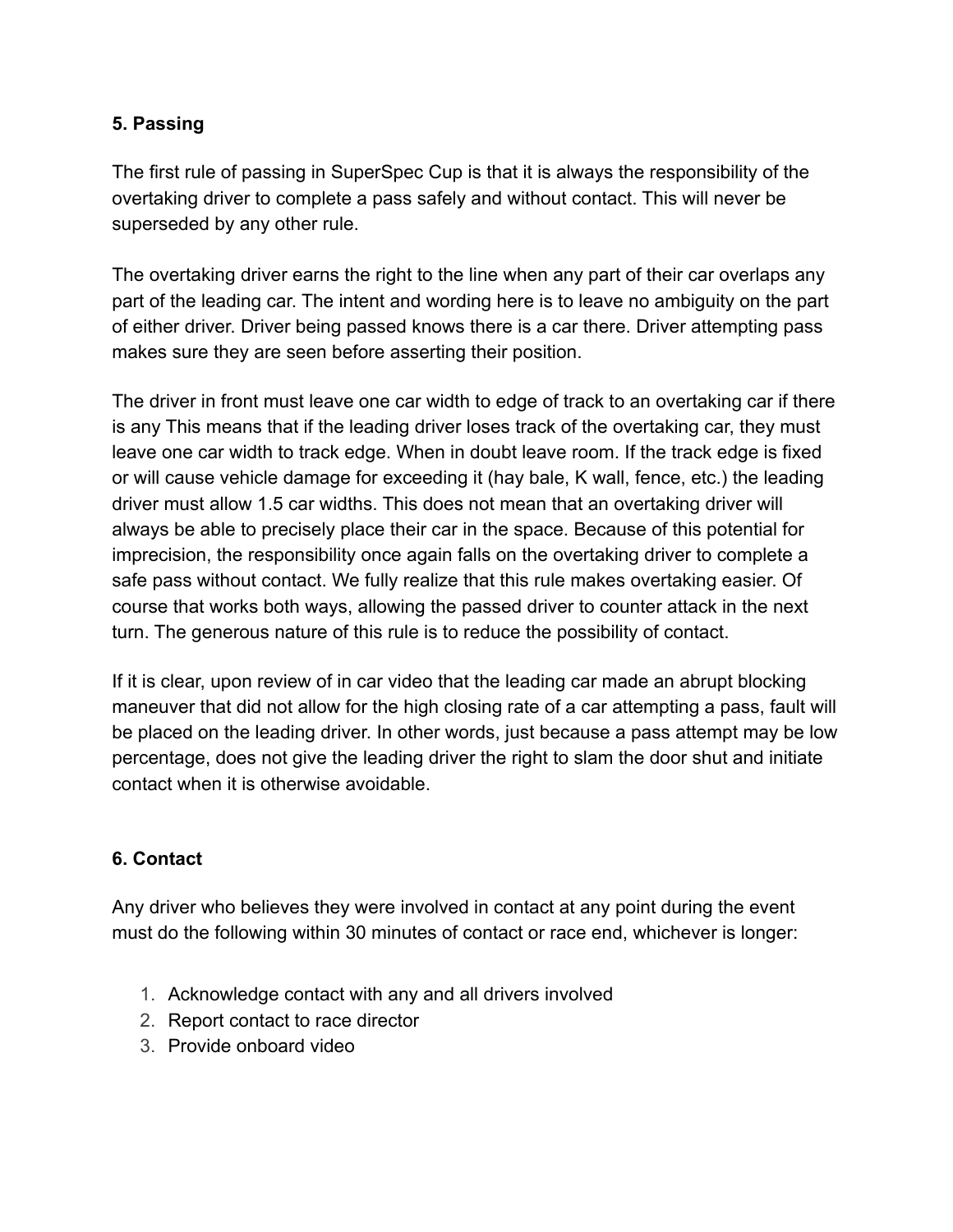# **Contact Definitions**

Level 1 Contact: Assigned when one or more of the following conditions are met:

- one or both cars leave the racing surface
- one or both cars lose position
- one or both cars sustain significant or permanent damage

Level 2 Contact: Assigned when the following conditions are met:

- none of the conditions of Level 1 contact
- acknowledged contact between two cars at any time during even

## **Contact Responsibility**

- Involved (I)
- $\bullet$  At Fault (AF)

A Speed Ventures race marshal will attempt to assess fault. Contact will be reviewed and a fault determination made by race director with 1 hour of race end. If fault cannot be reasonably assessed, all parties will be considered Involved (racing incident).

## **Appeals**

Appeals, plus a \$50 donation, are to be submitted via email to race director within one hour of receiving determination. The race director may recruit other drivers and/or safety workers and/or race observers for a hearing. It is up to race director's sole discretion to decide who hears evidence and votes in the appeal. Majority rules. No further appeal process shall be offered. If the driver submitting the appeal is found not at fault, their appeal donation will be refunded. If found at fault, the donation will be applied to the SuperSpec Cup BBQ fund.

## **7. Gridding, Points, and Series Championship**

Race 1 will be gridded in qualifying order. Qualifying takes place in the final HPDE session before the race. Grids for races 2-4 will be based on a full inversion of the prior race. Drivers who are racing for their first time in the series, or who are 7 or more seconds off of the fastest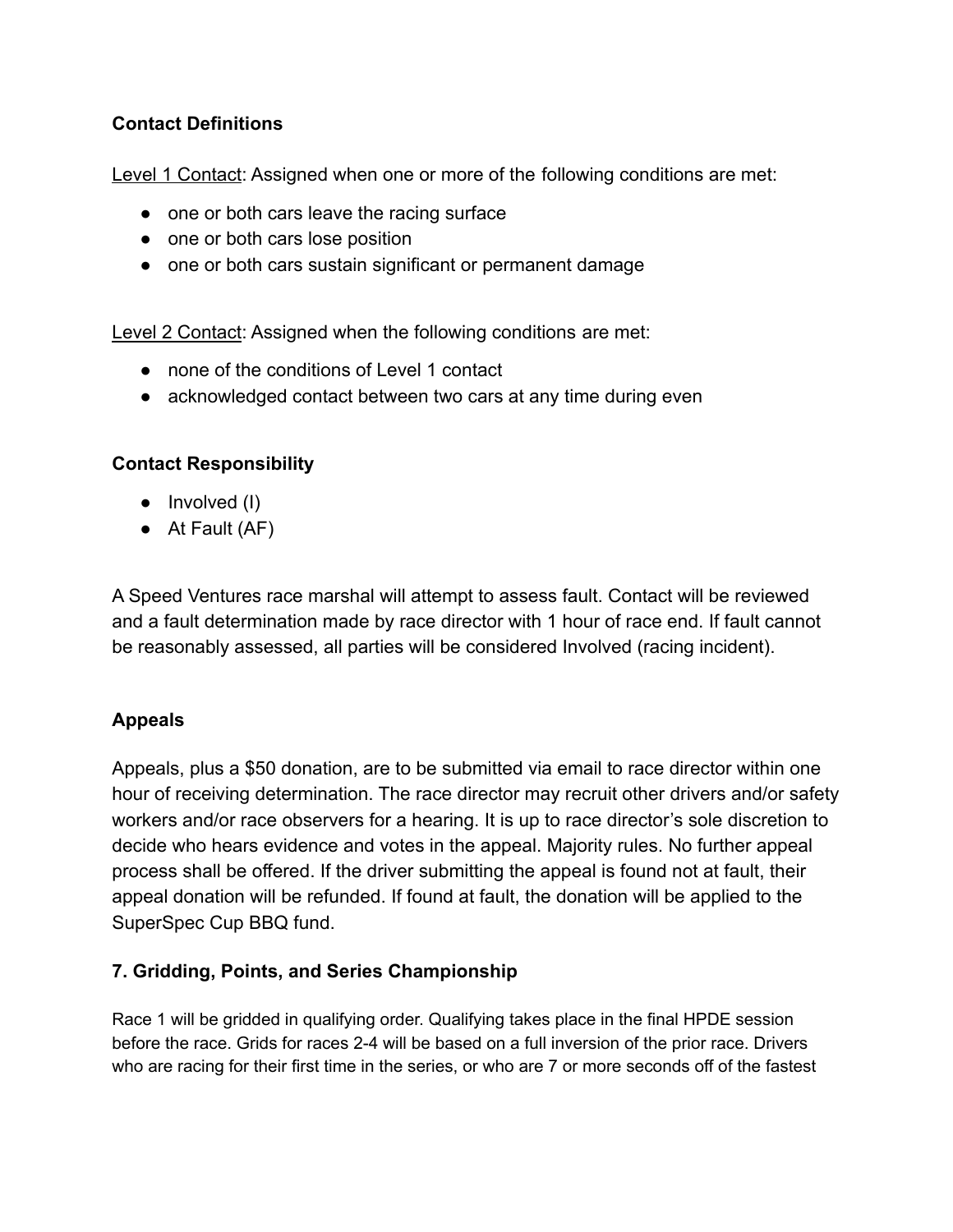qualifying time, will not be allowed to invert and must denote this with an X on the rear of their car.

Regarding inverted grids in the case of a DNF or DNS: A racer who did not start/finish the previous race will be gridded last in the subsequent race, or will start the subsequent race from hot pit where s/he will be held until the field clears hot pit exit. In the case of multiple DNF/DNS, DNF will be gridded first. DNF tiebreaker will be number of laps completed before DNF—more laps equals better gridding. DNS tiebreaker will be older driver first.

Race 1 (or 3): If a racer enters the hot pits during the race, the racer will be held for the remainder of the race and is deemed DNF for the race, but will be allowed to rejoin for Race 2 (or 4), but will not be allowed to invert.

Race 2 (or 4): If a racer enters the hot pits during the race, the racer will be allowed to rejoin immediately.

DNF is a failure to cross the start-finish line at the checkered flag.

Driver must win at least one race with no less than 3 SSC-legal competitors to be awarded the series championship regardless of points earned.

Points total after dropping from lowest 6 scoring events will be counted towards championship.

Supersprint points will be awarded as follows: The last place finisher gets 1 point and points increase by one up through 11th place. Places ten through four increase by 2 points. Third and second places increase by 3 points, and first place increases by 4 points. Drivers who DNF will receive 1 point. Drivers who DNS will receive 1 point for each race not started on a paid-for race day. In the case of DNF/DNS, the last place finisher will get 2 points and points ascend as previously described.

Qualifying points are awarded as outlined in the table below.

| Qualifying     |   |  |
|----------------|---|--|
| P <sub>1</sub> | 6 |  |
| P <sub>2</sub> | 5 |  |
| P <sub>3</sub> | 4 |  |
| P <sub>4</sub> | 3 |  |
| P <sub>5</sub> | 2 |  |
| P <sub>6</sub> | и |  |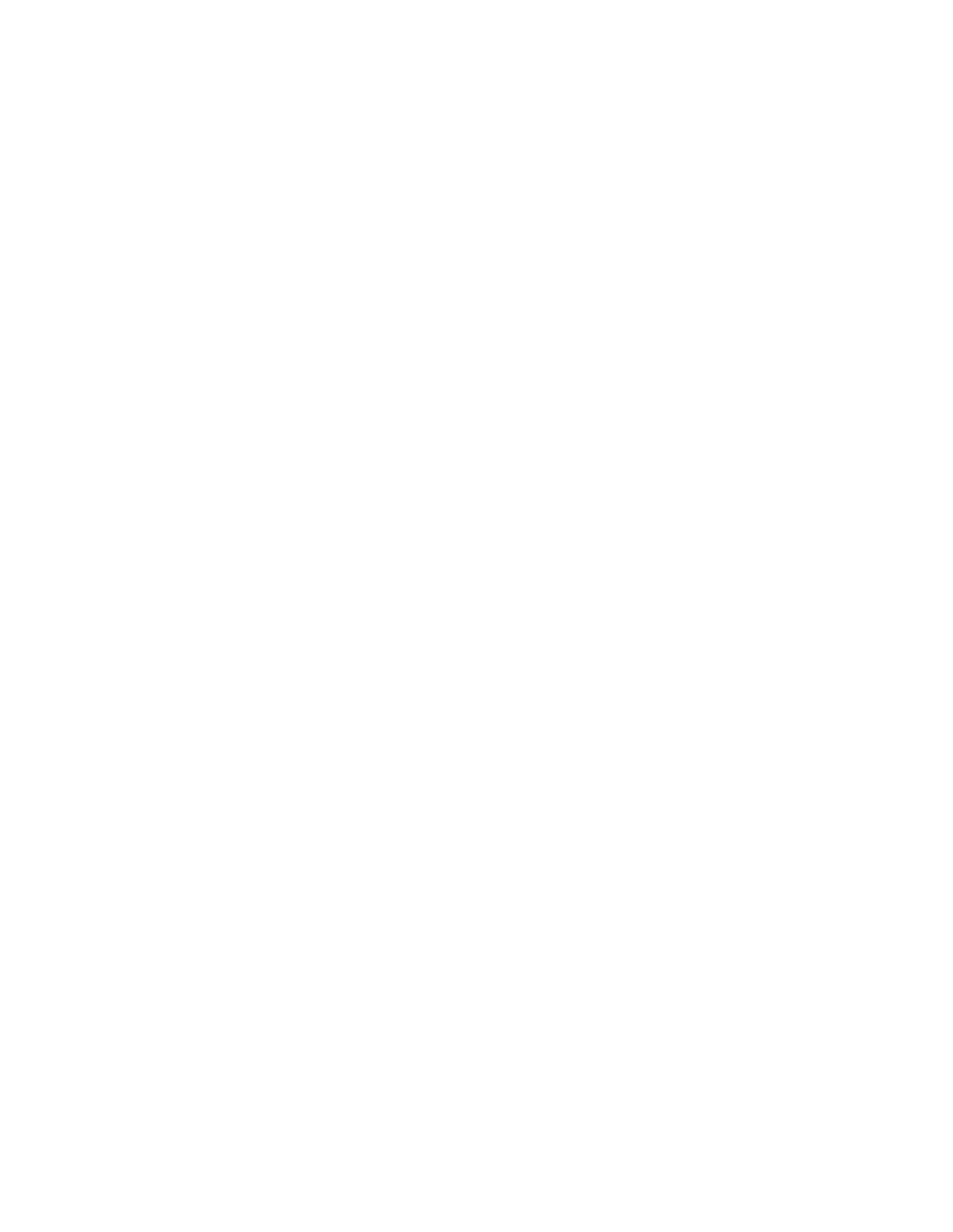## **Schedule of Infractions, Penalties, and Fines**

| <b>Infraction</b>                  | <b>Definition</b>                                                                                                                                                                                                                                      | <b>Penalty</b>                                                                                                                                                                              | <b>Fine</b>                                                                |
|------------------------------------|--------------------------------------------------------------------------------------------------------------------------------------------------------------------------------------------------------------------------------------------------------|---------------------------------------------------------------------------------------------------------------------------------------------------------------------------------------------|----------------------------------------------------------------------------|
| Course cut (or cutting an<br>apex) | All 4 wheels off of the racing<br>surface on the inside of a corner<br>delineated a white line, dirt, or<br>kerbing.                                                                                                                                   | During qualifying: lap time<br>deleted.<br>During race: Time penalty TBD<br>at the discretion of the Race<br>Director depending on the<br>location, if spots gained and not<br>relenquised. | No fine                                                                    |
| Pass Under Yellow flag             | Track position gained between<br>the corner station waving a<br>yellow flag and the next manned<br>corner station without a yellow<br>flag regardless of passing the<br>incident that caused the yellow,<br>i.e. passing between these two<br>stations | Disqualification for the race<br>when the pass occurred. No<br>exceptions, a safety violation.                                                                                              | \$25/\$50/\$100 first/second/third occurrence,<br>discretionary thereafter |
| Racing Under Yellow                | Failure to sufficiently slow under<br>caution. This includes "racing to<br>the yellow flag station."                                                                                                                                                   | Disqualification for the race<br>when the infraction occurred. No<br>exceptions, a safety violation.                                                                                        | \$25/\$50/\$100 first/second/third occurrence,<br>discretionary thereafter |
| False start                        | Any forward movement before<br>the green flag is waved at<br>Start/Finish line. Green flag is<br>considered waved when flagger<br>moves arm/shoulder/hand that<br>has the green flag.                                                                  | 10 second time penalty<br>assessed for the race it<br>occurred.                                                                                                                             | \$25/\$50/\$100 first/second/third occurrence,<br>discretionary thereafter |
| Missing the Checkered Flag         |                                                                                                                                                                                                                                                        | Disqualification for the race<br>when the infraction occurred. No<br>exceptions, a safety violation.                                                                                        | \$25/\$50/\$100 first/second/third occurrence,<br>discretionary thereafter |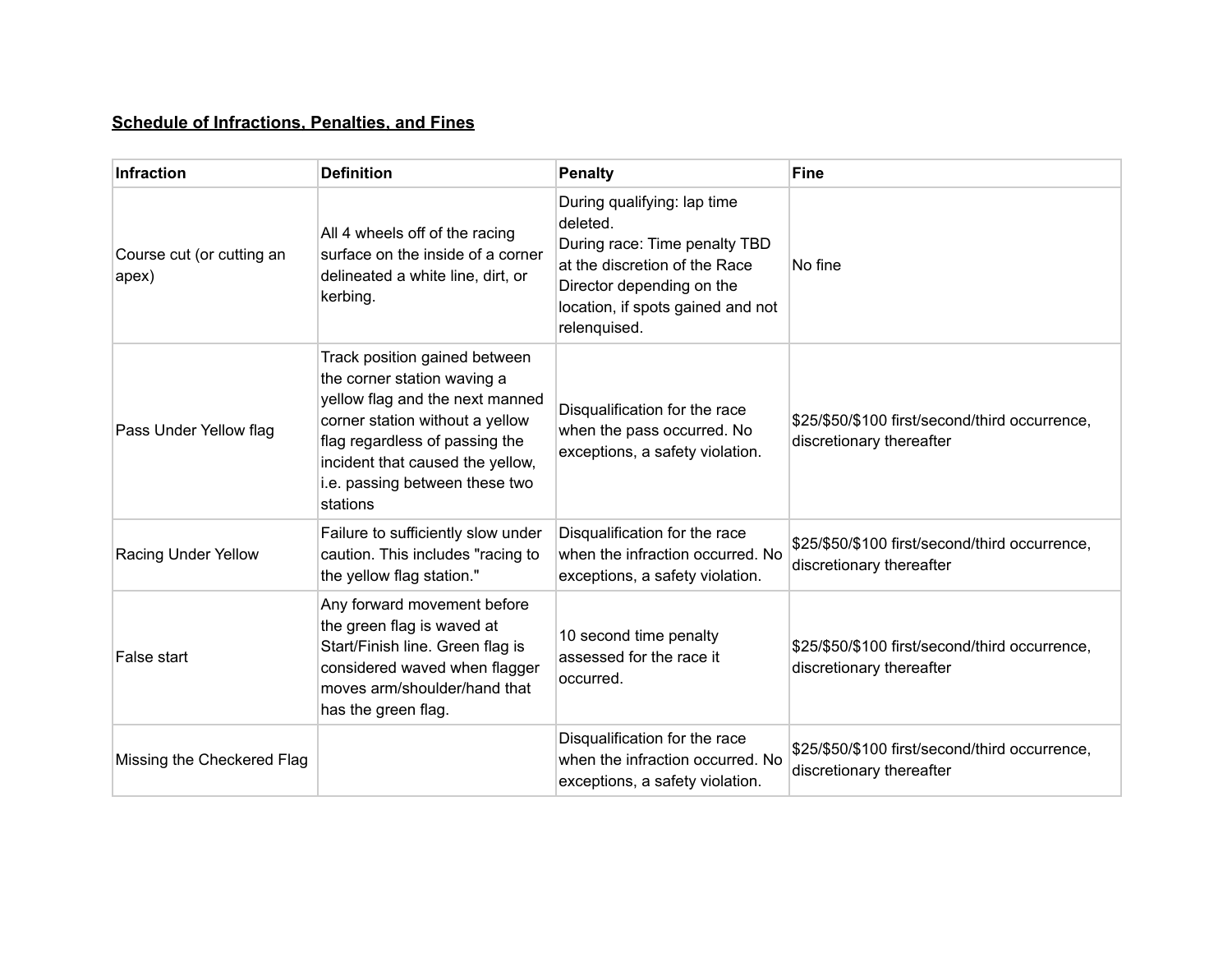| Re-entry in first lap | Any driver going 4 wheels<br>off-course in the first lap of the<br>race must allow the entire racing<br>grid to go by before re-entering<br>the racing surface, with the<br>exception of rearward cars that<br>significantly slowed for any<br>reason. The goal if this rule is to<br>enforce safe reentry and<br>deescalate the urgency in the<br>first lap; the marshal will have the<br>ultimate say. | Positions docked equal half the<br>starting field            | \$50/\$100/\$150 first/second/third occurrence,<br>discretionary thereafter |
|-----------------------|----------------------------------------------------------------------------------------------------------------------------------------------------------------------------------------------------------------------------------------------------------------------------------------------------------------------------------------------------------------------------------------------------------|--------------------------------------------------------------|-----------------------------------------------------------------------------|
| Unsafe Re-entry       | Any driver going 4 wheels<br>off-course at any time during the<br>race must re-enter safely. The<br>marshal will have the ultimate<br>say on what constitutes an<br>unsafe re-entry.                                                                                                                                                                                                                     | TBD at the discretion of the<br>marshal                      | \$50/\$100/\$150 first/second/third occurrence,<br>discretionary thereafter |
| Sandbagging           | The appearance of sanbagging<br>will be reviewed and decided by<br>the marshal, giving weight to all<br>factors presented and the context<br>of the situation.                                                                                                                                                                                                                                           | Driver will start last of the next 2<br>races, not inverting | No fine                                                                     |
| No Video              | Failure to provide viewable race<br>footage to the marshal for<br>viewing at any time. Being able<br>to view the video is responsibility<br>of racers involved, not the<br>marshal. For drivers involved in<br>reported contact, it is required to<br>sumbit video in a way to view it<br>within 30 minutes after race<br>session has ended, which usually                                               | n/a                                                          | \$50/\$100/\$150 first/second/third occurrence,<br>discretionary thereafter |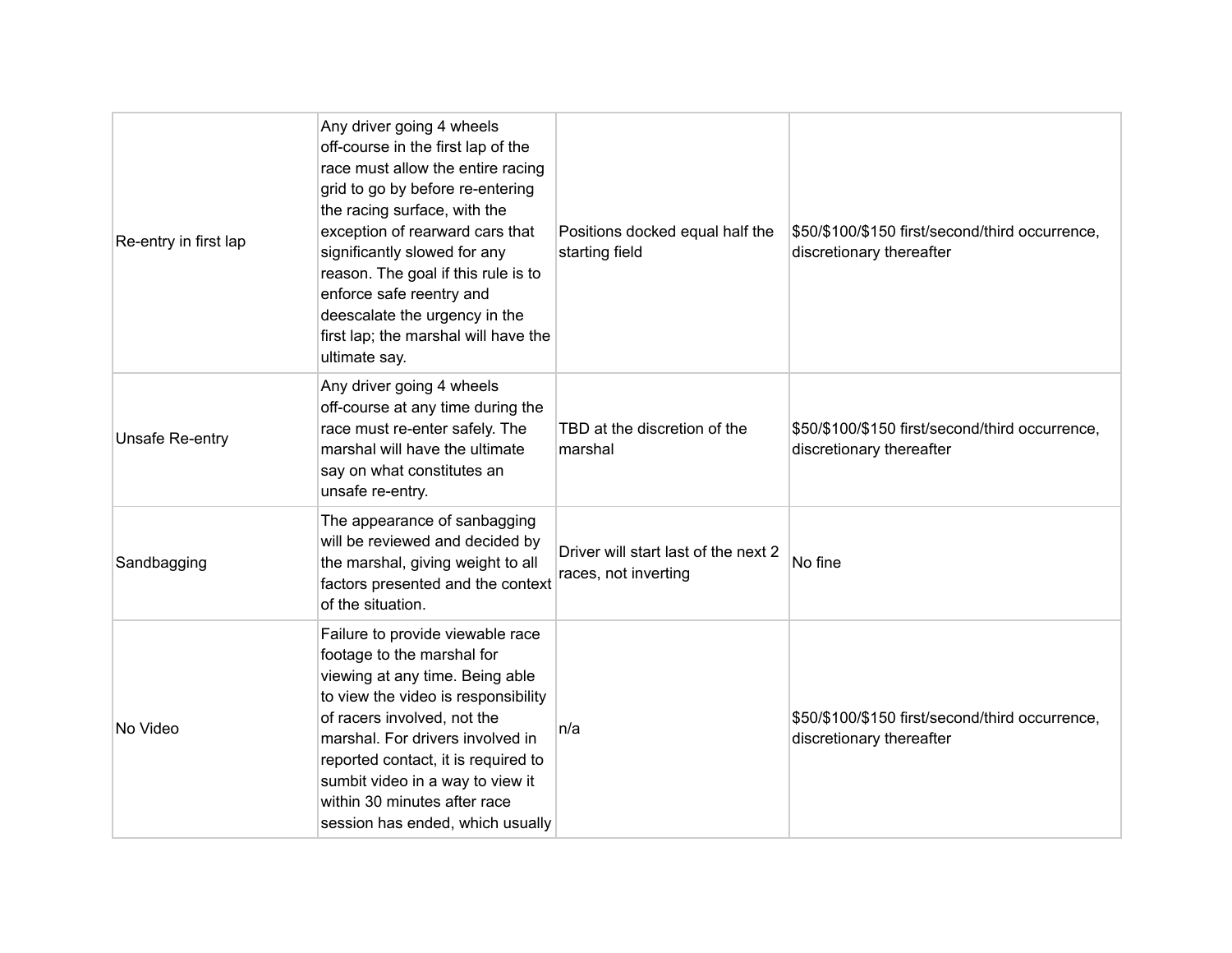|                                                  | is Saturday's Race 2 and<br>Sunday's Race 4.                                                                                             |                                                                                                                                                                                                                                                                                                                                                                                   |                                                                                                                                                                                                                        |
|--------------------------------------------------|------------------------------------------------------------------------------------------------------------------------------------------|-----------------------------------------------------------------------------------------------------------------------------------------------------------------------------------------------------------------------------------------------------------------------------------------------------------------------------------------------------------------------------------|------------------------------------------------------------------------------------------------------------------------------------------------------------------------------------------------------------------------|
| <b>Sponsor Stickers</b>                          | Lack of sponsor stickers when<br>they are available and not<br>remediated before the race                                                | First weekend no penalty; DQ<br>on subsequent weekends where<br>stickers are not in compliance.                                                                                                                                                                                                                                                                                   | \$50/\$100/\$150 first/second/third occurrence<br>for each day of racing where the green flag is<br>taken and stickers are available, discretionary<br>thereafter. Provision of duplicate stickers may<br>incur a fee. |
| Dyno Sheet                                       | Lack of current dyno sheet<br>(within one year) that clearly<br>shows HP, TQ, and RPM so that<br>compliance can reasonably be<br>checked | n/a                                                                                                                                                                                                                                                                                                                                                                               | First race is a warning, \$50/\$100/\$150<br>escalating per weekend                                                                                                                                                    |
| Scaling under the official<br>weight of 2300 lbs | 10 lbs. margin of error for first<br>infraction, then strict enforcement<br>of 2300 lbs for all future<br>infractions.                   | 1st infraction: DQ for all races<br>on the day of infraction.<br>2nd infraction: DQ for all races<br>and qualifying over the entire<br>weekend if scaled on Sunday.<br>3rd infraction: DQ of current<br>weekend and prior weekend<br>where points were earned.<br>4th infraction: DQ of all points<br>up to that point in the season,<br>and suspension for next race<br>weekend. | \$25/\$50/\$100/Discretionary thereafter.                                                                                                                                                                              |
| Safety Tech Failure                              | Required safety items (car and<br>driver) will be spot checked over<br>the course of the season                                          | It will be at the discretion of the<br>marshal whether any deficiency<br>noted will prevent the driver from n/a<br>competing, or remediating for<br>the next weekend.                                                                                                                                                                                                             |                                                                                                                                                                                                                        |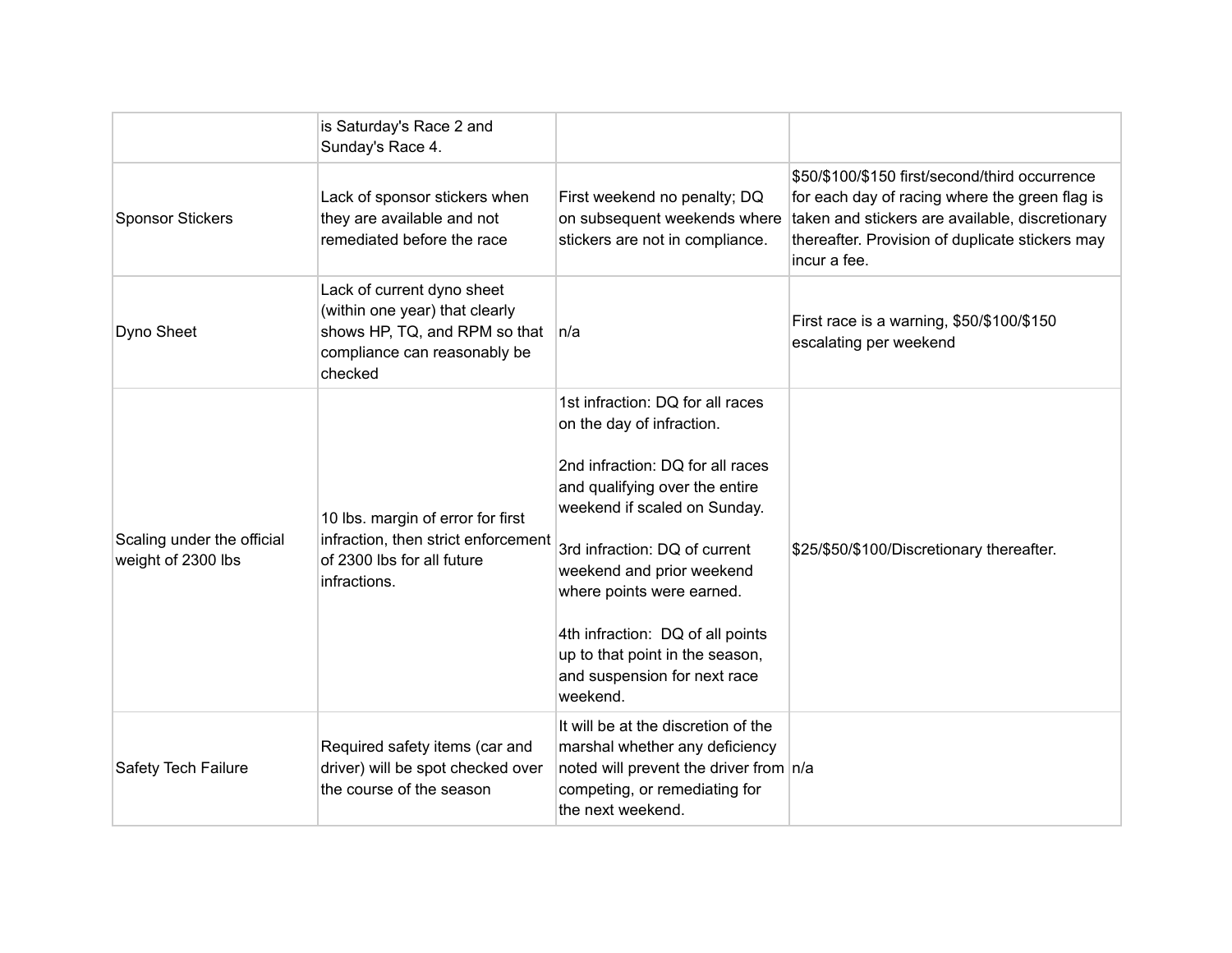| <b>Mechanical Tech Failure</b>                 | Non-compliant mechanical items<br>should be brought to the<br>attention of the Race Director,<br>who will inspect at the soonest<br>opportunity.                                                                                                        | At the discretion of the marhsal.                                                                                                                                                                                                                        | n/a        |
|------------------------------------------------|---------------------------------------------------------------------------------------------------------------------------------------------------------------------------------------------------------------------------------------------------------|----------------------------------------------------------------------------------------------------------------------------------------------------------------------------------------------------------------------------------------------------------|------------|
| <b>Insufficient Awareness</b>                  | Driver in front must adhere to<br>rules surrounding racing room                                                                                                                                                                                         | At the discretion of the marhsal;<br>incidents will be tracked to note<br>and address any patterns                                                                                                                                                       | <b>TBD</b> |
| Overly Aggressive Driving /<br>Loss of Control | The goal is to encourage cleaner<br>racing with more high percentage<br>pass attempts and more racing<br>room generally. Overly<br>aggressive driving can take many and address any patterns<br>forms and will be assessed on a<br>case-by-case basis.  | At the discretion of the marhsal;<br>incidents will be tracked to note                                                                                                                                                                                   | <b>TBD</b> |
| <b>Delinquent Fines</b>                        | Driver has not settled fines from<br>previous infractions                                                                                                                                                                                               | Driver will not be allowed to race $n/a$                                                                                                                                                                                                                 |            |
| Contact during<br>practice/qualifying          |                                                                                                                                                                                                                                                         | Mixed Session: Racer/Racer:<br>driver at Fault cannot drive<br>further that day. Racer/HPDE<br>where racer is at Fault cannot<br>further drive that weekend;<br>HPDE rules apply in mixed<br>session Race Group: penalties<br>marshaled the same as Race | n/a        |
| <b>Contact During Race</b>                     | Where a driver is deemed to be<br>At-Fault or Involved, the former<br>meaning corrective action should<br>have been taken to avoid contact when contact occurred. No<br>and was not, i.e. refusing to give<br>up a corner when overlap was<br>achieved. | Disqualification for the race<br>exceptions, a safety violation.                                                                                                                                                                                         |            |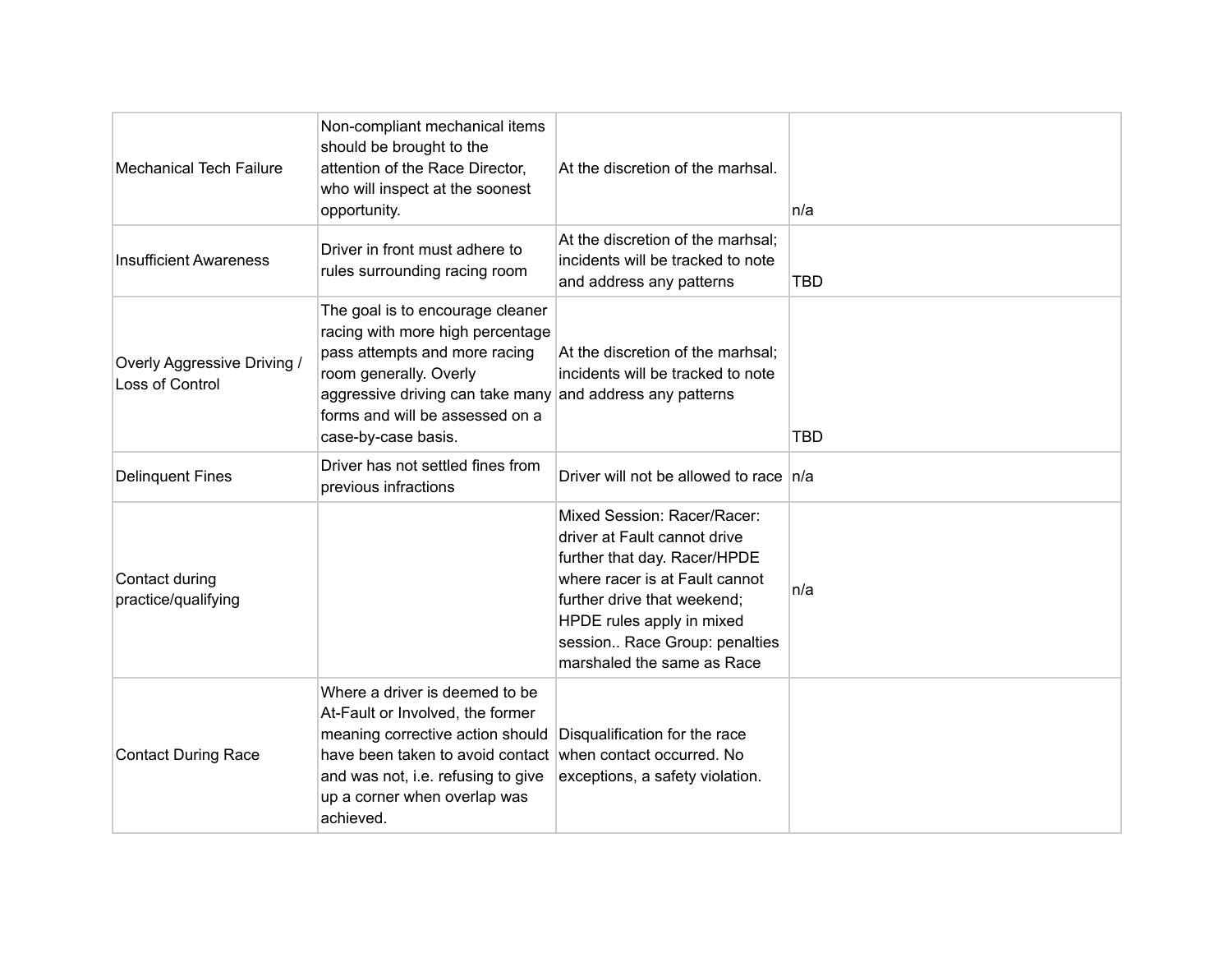| Track Specific Rules, ACS:<br>No Passing on the Apron                    | 2+ wheels fully over the solid<br>white line | Disqualification for the race<br>when the infraction occurred. No<br>exceptions, a safety violation. | \$25/\$50/\$100 first/second/third occurrence,<br>discretionary thereafter |
|--------------------------------------------------------------------------|----------------------------------------------|------------------------------------------------------------------------------------------------------|----------------------------------------------------------------------------|
| Track Specific Rules, ACS:<br>No Passing between Turn<br>7-8             | As stated                                    | Disqualification for the race<br>when the infraction occurred. No<br>exceptions, a safety violation. | \$25/\$50/\$100 first/second/third occurrence,<br>discretionary thereafter |
| Track Specific Rules, CVR:<br>No Passing between 2-1<br>when running CCW | As stated                                    | Disqualification for the race<br>when the infraction occurred. No<br>exceptions, a safety violation. | \$25/\$50/\$100 first/second/third occurrence,<br>discretionary thereafter |

# **8. Prohibited Items**

#### **Vehicle:**

4 point harnesses

#### **Driver:**

M (motorcycle) or non SA (kart) rated helmets

## **Engine:**

Leaded gas, methanol Non OEM internal engine coatings Launch control and traction control

#### **Suspension & Drivetrain:**

Coilovers with more than one damping adjustment Tire shaving Multi-piece wheels Forged wheels Spherical Bearings (Bushings) Any wheels with spokes protruding beyond bead face